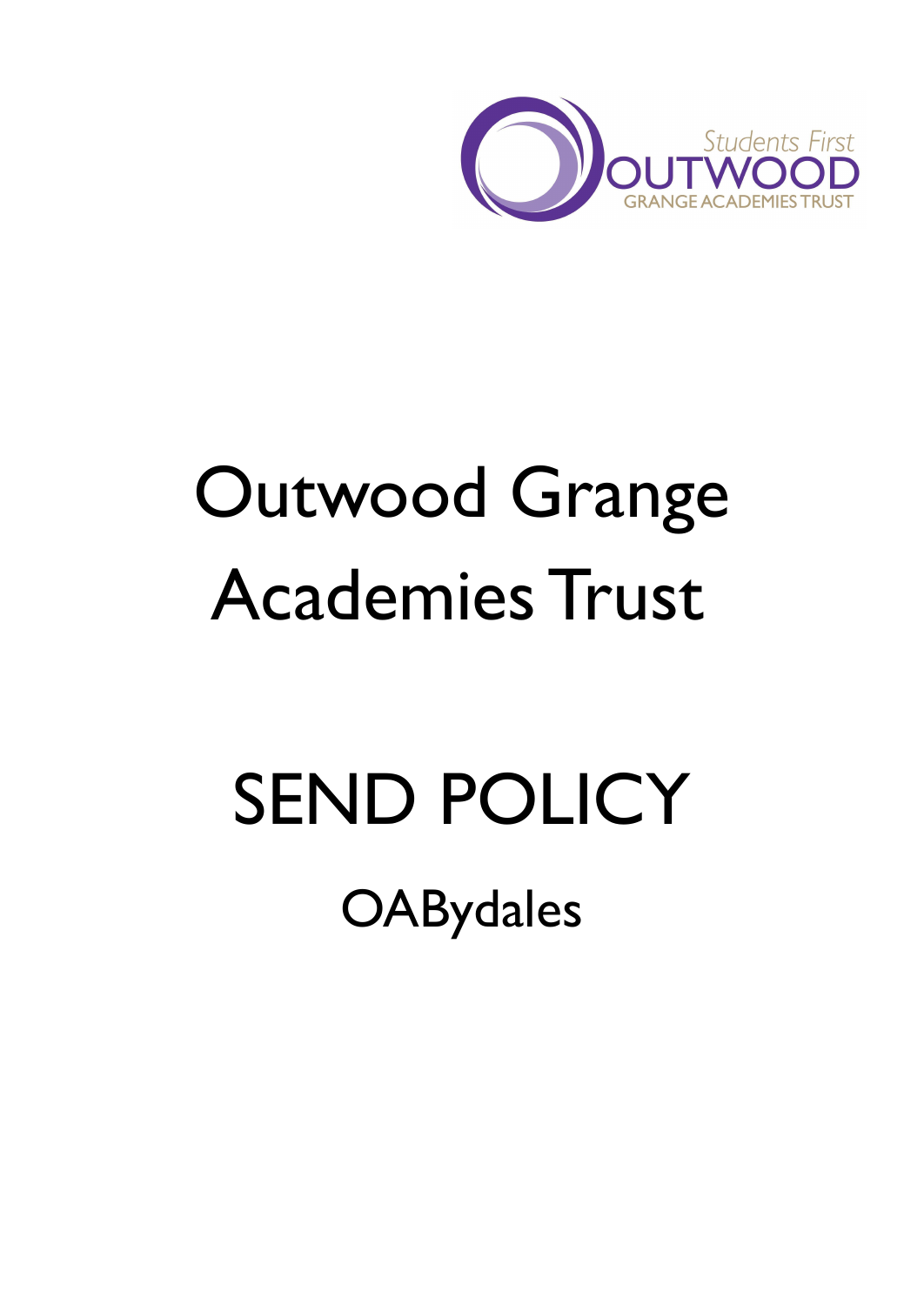| Document control table        |             |                                     |                                                                                                                            |  |  |
|-------------------------------|-------------|-------------------------------------|----------------------------------------------------------------------------------------------------------------------------|--|--|
| <b>Document title:</b>        |             | <b>SEND Policy</b>                  |                                                                                                                            |  |  |
| Author (name & job<br>title): |             |                                     | Lesley Devine, Executive Director of SEND                                                                                  |  |  |
| <b>Version number:</b>        |             | V <sub>8</sub>                      |                                                                                                                            |  |  |
| Date approved:                |             |                                     | November 2021                                                                                                              |  |  |
| <b>Approved by:</b>           |             |                                     | Sub committee of OGAT Board                                                                                                |  |  |
| Date of review:               |             |                                     | November 2022                                                                                                              |  |  |
| <b>Document History</b>       |             |                                     |                                                                                                                            |  |  |
| <b>Version</b>                | <b>Date</b> | <b>Author</b>                       | <b>Note of revisions</b>                                                                                                   |  |  |
| VI                            | Aug 2014    |                                     |                                                                                                                            |  |  |
| V <sub>2</sub>                | Sept 2015   |                                     | Policy Review - no revisions                                                                                               |  |  |
| V <sub>3</sub>                | Sept 2016   | T. Allport,<br><b>SEND Director</b> | Reformatted as a result of:<br>SEND Code of Practice $0 - 25$ (Jan 2015)<br>Keeping Children Safe in Education (Sept 2016) |  |  |
| V <sub>4</sub>                | Dec 2017    | Lesley Devine /<br>Jane Holmes      | Policy Review - no revisions                                                                                               |  |  |
| V <sub>5</sub>                | Jan 2019    | <b>Lesley Devine</b>                | Section 3: Additional paragraph for review of life skill<br>progress                                                       |  |  |
|                               |             |                                     | Section 4 Referral for EHCP: A change of wording<br>for funding requests                                                   |  |  |
|                               |             |                                     | Section 5: Reference to Praising Stars and additional<br>members of staff added                                            |  |  |
|                               |             |                                     | Section 7: Amended the Admissions Policy to Local<br><b>Authority Admissions Policy;</b>                                   |  |  |
|                               |             |                                     | Added information on Parent Partnership Services                                                                           |  |  |
|                               |             |                                     | Section 10: Added a paragraph on behaviour training                                                                        |  |  |
|                               |             |                                     | Section 11: Added Inclusion Co-ordinator                                                                                   |  |  |
| V <sub>6</sub>                | Jan 2020    | L Devine                            | Changed SENCO to SENDCo throughout                                                                                         |  |  |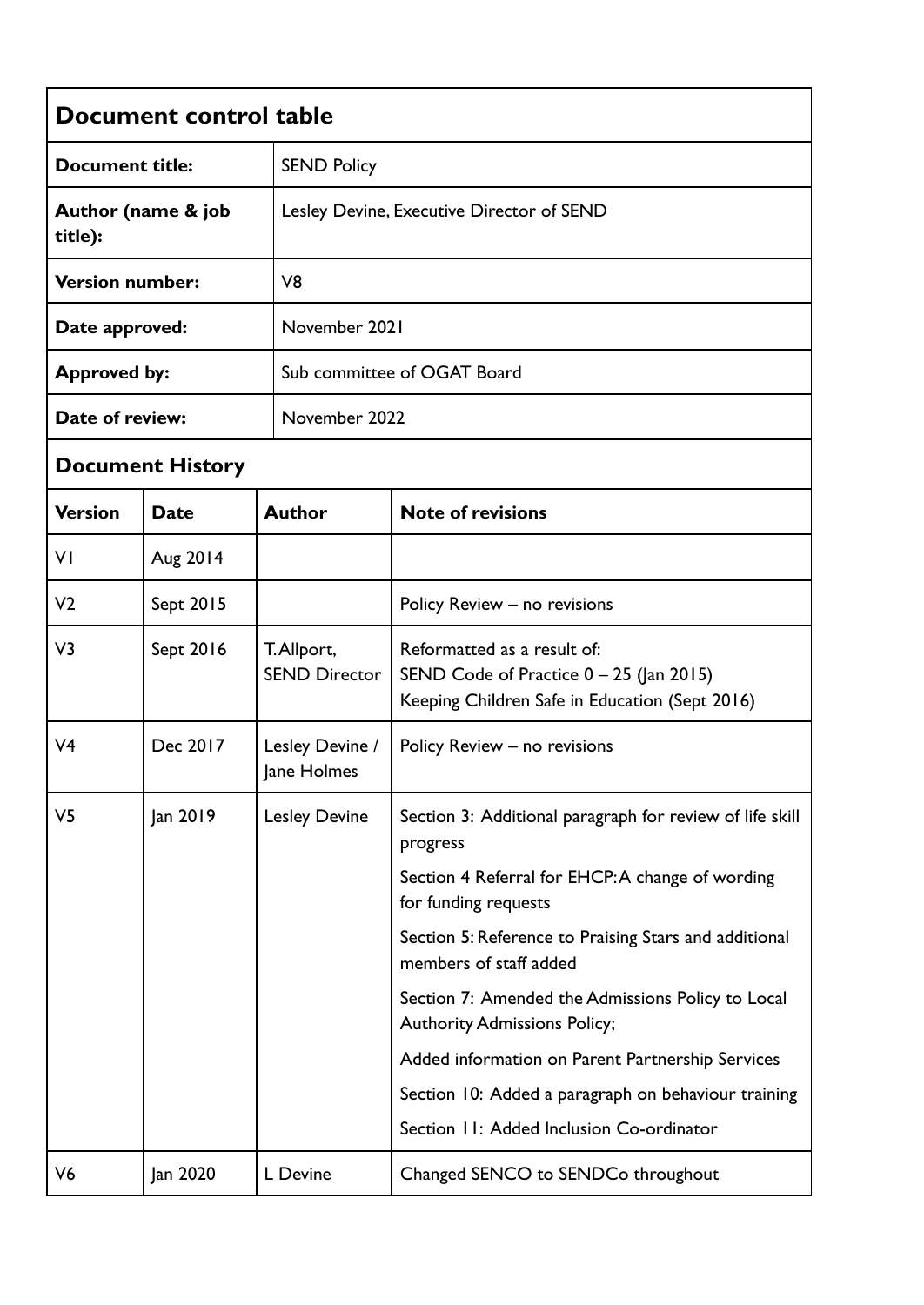|                |                  |                                                   | Changed child and/or young person to student<br>where appropriate                                                                                                                     |
|----------------|------------------|---------------------------------------------------|---------------------------------------------------------------------------------------------------------------------------------------------------------------------------------------|
|                |                  |                                                   | Compliance: Updated to KCSE (Sept 2019)                                                                                                                                               |
|                |                  |                                                   | Vision and Principals: Changed LAC to CIC, Added<br>CIN; Assessment changed to Review                                                                                                 |
|                |                  |                                                   | Section 3: Changed Looked After Child to Child in<br>Care; added English as an Additional Language<br>Section 4 (Assess): Reorganizing of paragraph; Do -<br>child changed to student |
|                |                  |                                                   | Referral for EHCP: Second paragraph reworded<br>Section 5: Removal of staff job roles Section 7:<br>Special Education Provision changed to SEND                                       |
| V <sub>7</sub> | November<br>2020 | L Devine $/$ $\vert$<br>Holmes / C<br>Attrill / H | Section 3: Added the One Page Profile will be<br>updated from information disclosed at the review<br>meetings with parents and the child.                                             |
|                |                  | <b>Benson</b>                                     | Section 4- SEND Support in schools:<br>Added a<br>paragraph on behaviour                                                                                                              |
|                |                  |                                                   | Section 4 - Assess: Added with assistance from other<br>appropriate members of staff, such as the teacher<br>and/or Inclusion staff                                                   |
|                |                  |                                                   | Referral for EHCP: Added parents/carers also have<br>the right to initiate an EHCP with their local<br>authority if they wish to do so.                                               |
|                |                  |                                                   | Section 7: Added called XXXXXXX                                                                                                                                                       |
|                |                  |                                                   | Section 11: or XXXXXXX                                                                                                                                                                |
|                |                  |                                                   | Added Covid-19 addendum                                                                                                                                                               |
| V <sub>8</sub> | 9.11.21          | L. Devine                                         | Amended Covid-19 Addendum to reflect return to<br>schools guidance                                                                                                                    |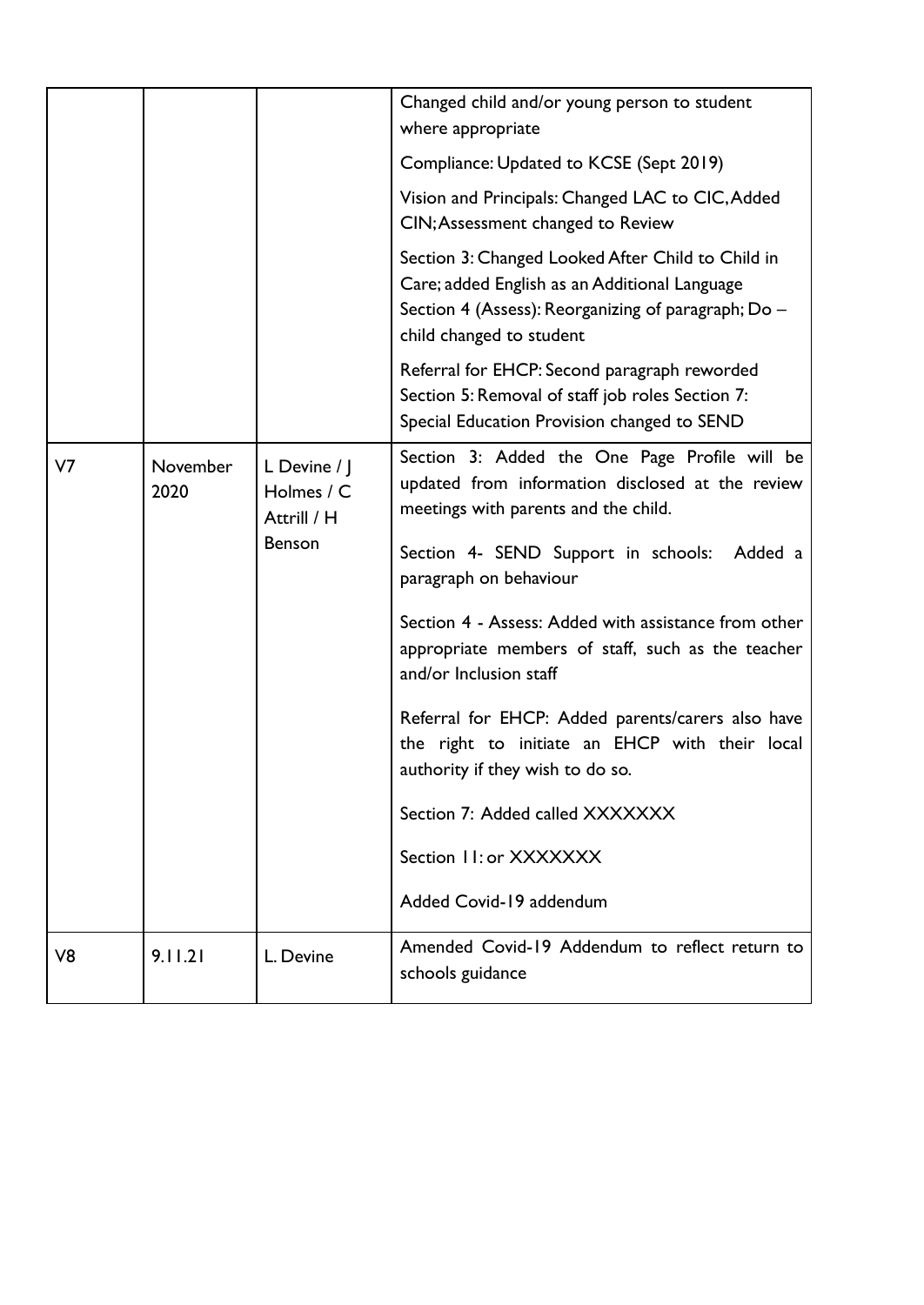# **COMPLIANCE**

This policy complies with the statutory requirement laid out in the Special Educational Needs and Disability (SEND) Code of Practice  $0 - 25$  (Jan 2015) and has been written with reference to the following guidance and documents:

- The Equality Act 2010
- SEND Code of Practice  $0 25$  years (Jan 2015)
- Schools SEND Information Report Regulations ( Sept 2014)
- Statutory Guidance on Supporting students at school with medical conditions (Dec 2015)
- Keeping Children Safe in Education (Sept 2020)
- Safeguarding Policy
- Accessibility Plan

## **SECTION 1**

The SENDCo is Benita Shaw

Every teacher is a teacher of every child, including those with SEND. We believe in raising the aspirations and expectations of children with SEND. We focus on the outcomes for each child to overcome the barriers for learning. All children and young people are entitled to an education that enables them to make progress so that they can:

- achieve their best:
- become confident individuals living fulfilling lives;
- make a successful transition into adulthood, whether into employment, further or higher education or training.

# **SECTION 2 VISION AND PRINCIPLES:**

As a multi-academy trust we want to be known for placing…

"Students first: raising standards and transforming lives"

Martyn Oliver, CEO

We believe that local children should attend local schools and we are not, and never will be, selective in our admissions: we are fully inclusive and welcome children from vulnerable groups, e.g. SEND, Children in Care (CIC), Children in Need (CIN), etc.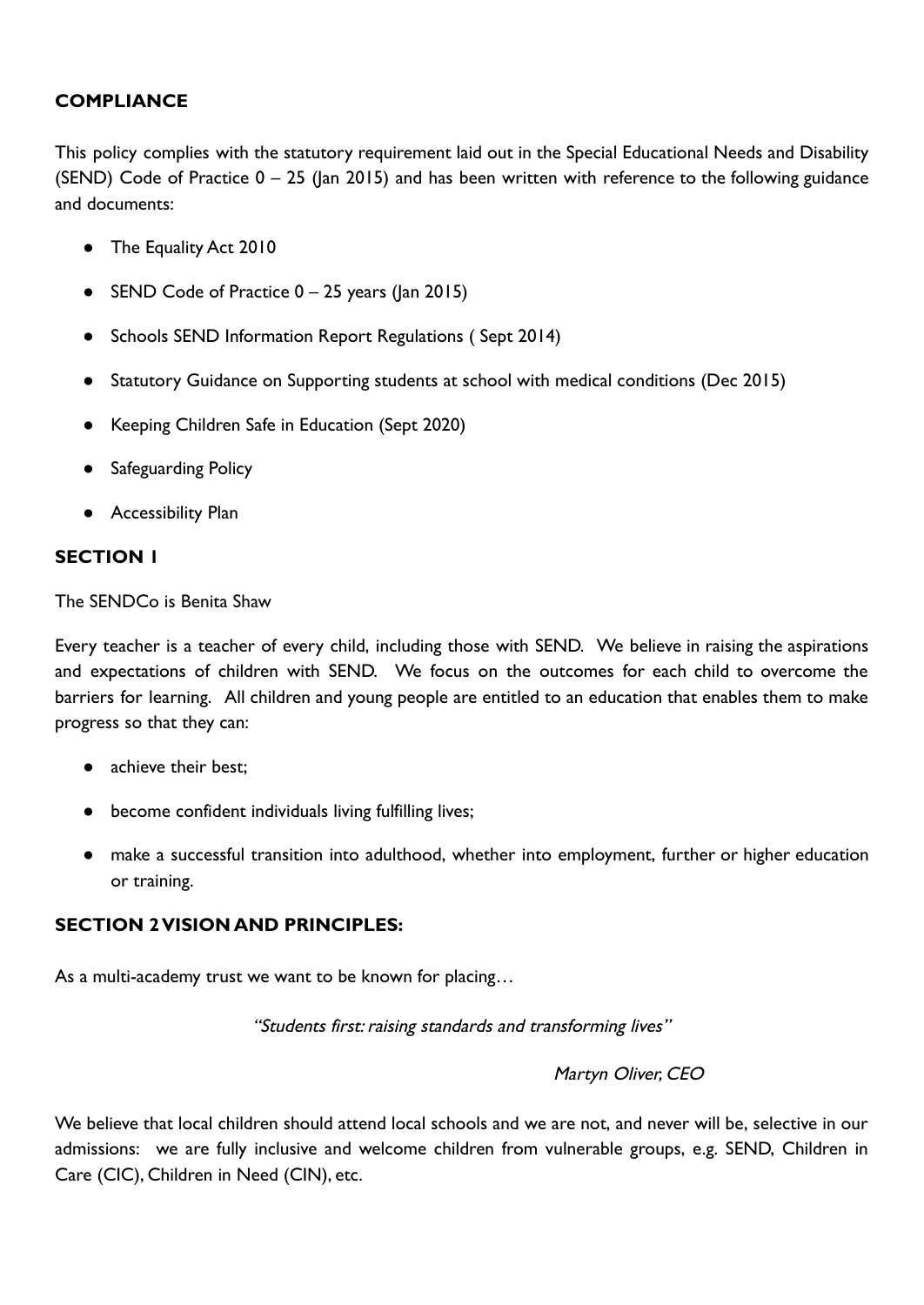## **OBJECTIVES:**

- to work within the guidance provided in the SEND Code of Practice, January 2015;
- to identify and provide for students who have special educational needs and additional needs;
- to continually monitor the progress of all students, to identify needs as they arise and to provide intervention and support as early as possible;
- to provide full access to the curriculum through quality first teaching and differentiated planning;
- to involve parents/carers/guardians at every stage in plans to meet their child's additional needs;
- to involve the children themselves in planning and in any decision making that affects them.

## **SECTION 3: IDENTIFYING SPECIAL EDUCATIONAL NEEDS**

The SEND Code of Practice identifies four broad categories of need: Communication and Interaction; Cognition and Learning; Social, Emotional and Mental Health difficulties; Sensory and/or Physical. The purpose of identification is to work out what action the school needs to take, not to fit a student into a category. We believe that identifying need at the earliest point and then making effective provision improves long-term outcomes for the child.

A student has SEND when their learning difficulty or disability calls for special educational provision, namely provision **different from** or **additional to** that normally available to students of the same age. This means provision that goes beyond the differentiated approaches and learning arrangements normally provided as part of high quality, personalised teaching.

Assessments of attainment progress are made every half-term and those students making less than expected progress, given their age and individual circumstances, are identified. This can be characterised by progress which:

- Is significantly slower than that of their peers starting from the same baseline
- Fails to match or better the child's previous rate of progress
- Fails to close the attainment gap between the child and their peers
- Widens the attainment gap

It can include progress in areas other than attainment – for instance, where a student needs to make additional progress with wider development or social needs in order to make a successful transition to adult life. These assessment reviews are made every term. For children with an EHCP one of the three reviews will be the statutory EHCP Annual Review. The One Page Profile will be updated from information disclosed at the review meetings with parents/carer and the child.

At Outwood Academy Bydales we identify the needs of students by considering the needs of the whole child, not just the special educational needs or disability of the child.

The SEND Code of Practice outlines the "reasonable adjustment " duty for all settings and schools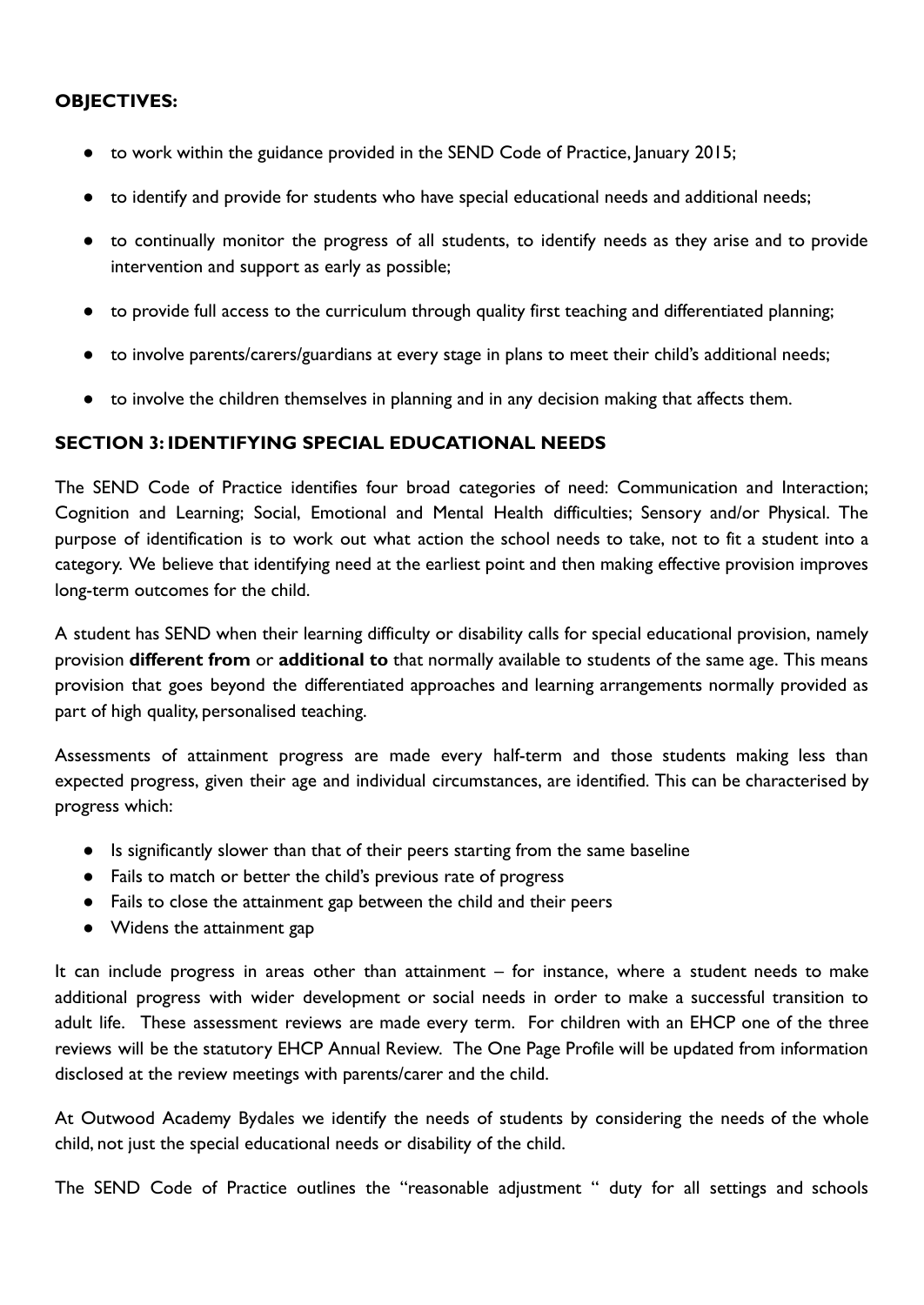provided under current Disability Equality legislation. The following alone do not constitute SEND.

- Attendance and Punctuality
- **Health and Welfare**
- Being subject to a Child Protection or Child in need Plan
- **EAL**
- Being in receipt of Pupil Premium Grant
- Being a Child Looked After
- Being a child of Serviceman/woman

# **SECTION 4:A GRADUATED APPROACH**

Teachers are responsible and accountable for the progress and development of the students in their classroom, including where students access support from Teaching Assistants or specialist staff. The identification of SEND is built into the overall approach to monitoring the progress and development of all students. High quality teaching, differentiated for individual students, is the first step in responding to students who have or may have SEND. All teachers, supported by the Senior Leadership Team, assess progress of all students every half-term. The Senior Leadership Team regularly and carefully reviews the quality of teaching for all students, including those at risk of underachievement, by classroom observations and half-termly progress meetings. This includes reviewing and, where necessary, improving, teachers' understanding of strategies to identify and support vulnerable students and their knowledge of the SEND most frequently encountered. Where students are falling behind or making inadequate progress given their age and starting point they will be placed on a focused and carefully monitored intervention programme.

In deciding whether to make special educational provision, the SENDCo will consider all of the information gathered from within the school about the student's progress. Students are only identified as SEND if they do not make adequate progress once they have had all the intervention, reasonable adjustments and good quality personalised teaching. This information gathering will include an early discussion with the student, their parents/carers and teachers, developing a good understanding of the student's areas of strength and difficulty, the parents/carers' concerns, the agreed outcomes sought for the child and the next steps. Consideration of whether special educational provision is required starts with the desired outcomes, including the expected progress and attainment and the views and wishes of the student and their parents/carers. This then helps determine the '**different from'** or '**additional to'** support / provision that is needed. The overriding purpose of this early action is to help the student achieve the identified outcomes and remove any barriers to learning. When it is decided that a student does have SEND, the decision is recorded in the schools SEND register and the student's parents/carers are informed that special educational provision is being made.

**SEND Support in schools** When a student is identified as having SEND, our aim is to remove their barriers to learning and put effective special educational provision in place, which is recorded on the child's one-page profile. This SEND Support takes the form of a four-part cycle, known as the graduated approach,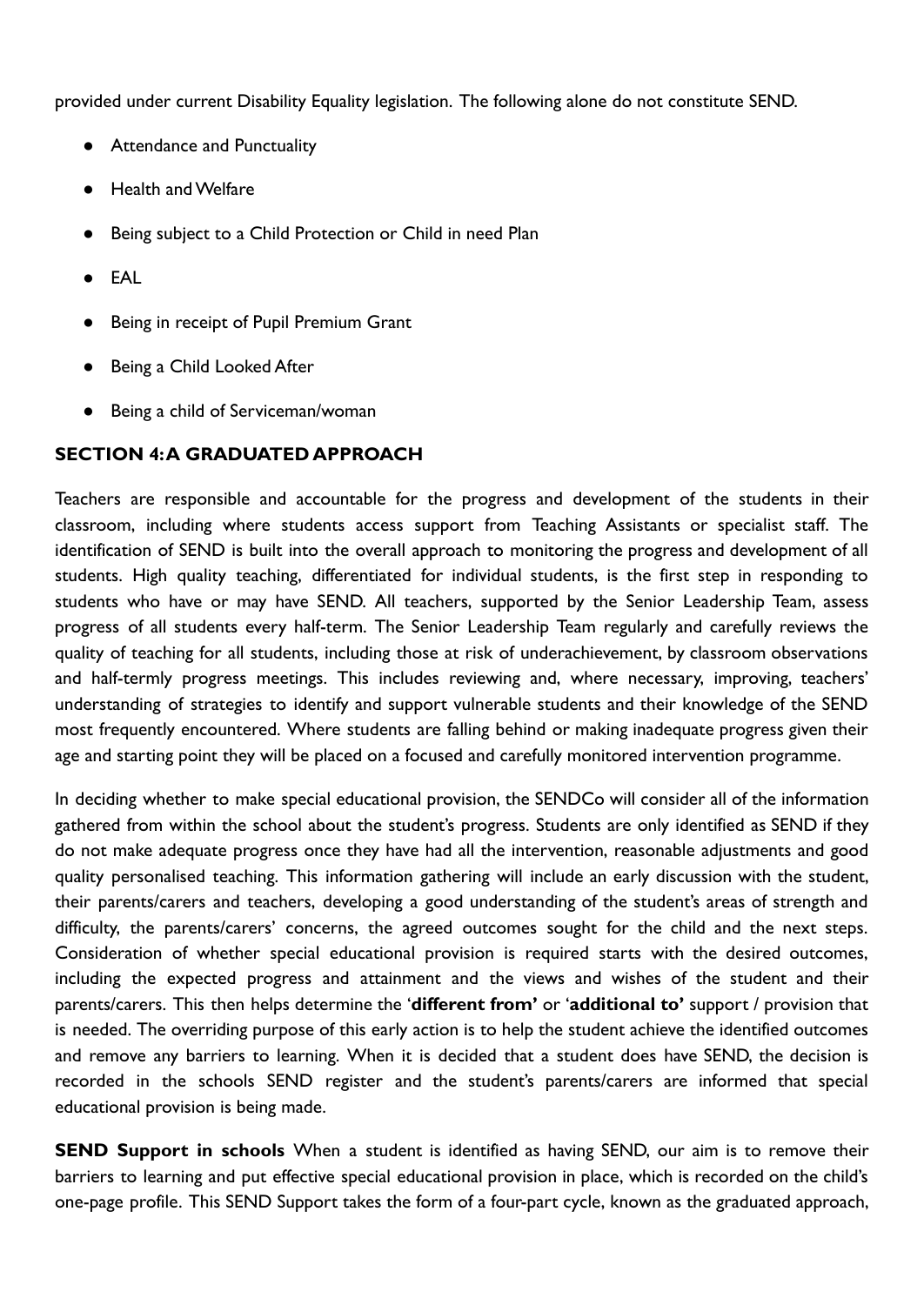which supports the student in making good progress and securing good outcomes. This draws on more detailed approaches and more specialist expertise in successive cycles in order to match interventions to the SEND of the child.

For some students, there may be associated behaviours that require reasonable adjustments to be implemented. Where appropriate, we will make reasonable adjustments for students, whose specific needs mean that they find our high expectations difficult to meet. A reasonable adjustment never means that we lower our expectations, it means that that some students need additional support to ensure that they meet the high expectations that we have for all of our students. Please speak to the SENDCo to discuss reasonable adjustments that can be put into place for your child.

## **Assess**

In identifying a child as needing SEND support, the SENDCo, with assistance from other appropriate members of staff, such as the teacher and/or Inclusion staff, carries out a clear analysis of the student's needs in the form of a one-page profile. This draws on the teacher's assessment and experience of the student, their previous progress and attainment, the individual's development in comparison to their peers and national data, the views and experience of parents/carers, the student's own views and, if relevant, advice from external support services. We take seriously any concerns raised by a parent and compare to our own assessment and information on how the student is developing. This assessment is reviewed regularly. This will help ensure that support and intervention are matched to need, barriers to learning are identified and overcome, and that a clear picture of the interventions put in place and their effect is developed.

## **Plan**

All teachers and support staff who work with the student will be made aware of their needs, the outcomes sought, the support provided and any teaching strategies or approaches that are required. This will be recorded on their one- page profile. The support and intervention provided is selected to meet the outcomes identified for the student. parents/carers will be made fully aware of the planned support and interventions.

## **Do**

The class teacher remains responsible for working with the child in class on a daily basis, even when the interventions involve group or one-to-one teaching. They work closely with support staff or specialist teachers to plan and assess the impact of support and interventions and how they can be linked to classroom teaching. The SENDCo supports the class teacher in the further assessment of the child's particular strengths and weaknesses, in problem solving and advising on the effective implementation of support.

## **Review**

The effectiveness of the support and interventions and their impact on the student's progress are reviewed every term, along with the views of the student and their parents/carers. This then feeds back into the analysis of the student's needs. The class teacher, working with the SENDCo, revises the support in light of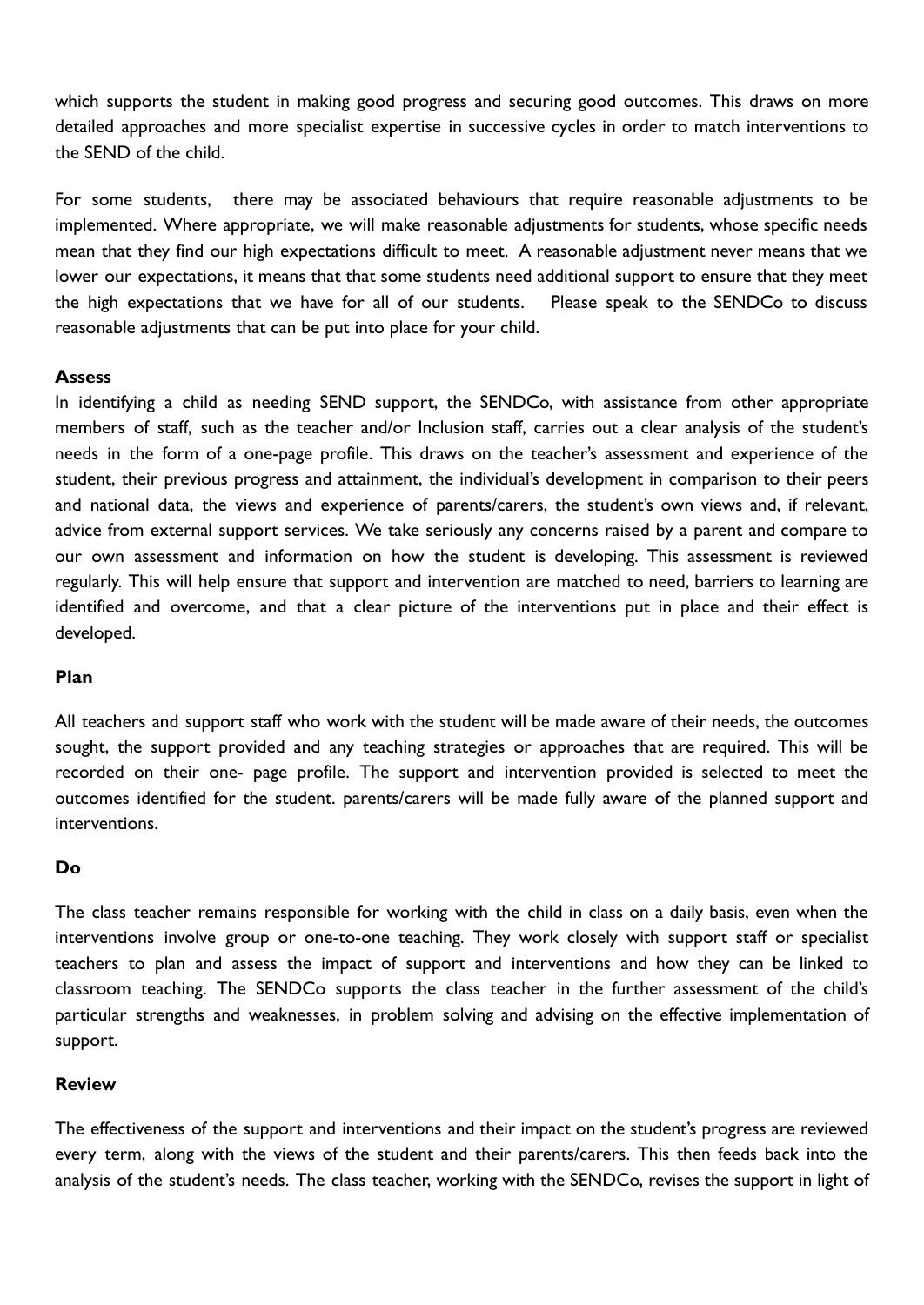the student's progress and development, deciding on any changes to the support and outcomes in consultation with the parent/carer and student.

# **Referral for an Education, Health and Care Plan (EHC Plan)**

Where, despite the school having taken relevant and purposeful action, through the SEND Support process, to identify, assess and meet the SEND of the child or young person, the child or young person has not made expected progress, the school or parents/carers should consider requesting an Education, Health and Care (EHC) needs assessment. If we identify that additional funding and support are needed from the LA High Needs Block, we will then complete a funding request as per Local Authority procedures.

This will occur where the complexity of need or a lack of clarity around the needs of the child are such that a multi-agency approach to assessing that need, to planning provision and identifying resources, is required. The decision to make a referral for an Education, Health and Care Plan will be taken at a progress review.

The application for an Education, Health and Care Plan will combine information from a variety of sources including: parents/carers, teachers, SENDCo, social care, health professionals and Educational Psychologists.

Information will be gathered relating to the current provision provided, action points that have been taken, and the preliminary outcomes of targets set. The decision will be made by a panel which will include people from education, health and social care about whether or not the child is eligible for an EHC Plan. Parents/carers have the right to appeal against a decision not to initiate a statutory assessment leading to an EHC Plan. Parents/carers also have the right to personally initiate an EHCP with their local authority if they wish to do so.

Where a student has an EHC plan, the local authority must review that plan as a minimum every twelve months. The local authority can require schools to convene and hold annual review meetings on its behalf. The "assess / plan / do / review" cycle will still continue, and further agencies and professionals may get involved.

# **SECTION 5: MANAGING STUDENTS NEEDS ON THE SEND REGISTER**

The children who have been identified as having a SEND and are on the SEND register, either under the category of SEND Support or EHC plan, have their progress carefully monitored every half-term through the Praising Stars system by the teacher, SENDCo and SLT. This then highlights any areas of concern or underachievement, taking into the account the child's difficulties, and action is taken.Alongside this, each child will have their own one-page profile which identifies their barriers to learning, needs, clear outcomes and incorporates the assess/plan/do/review graduated approach set out by the Code of Practice (Jan 2015). The class teacher is responsible for maintaining, updating and evidencing progress according to the outcomes described in the plan.Alongside the one-page profile, some children will have a personalised provision timetable, which shows when the child is receiving provision that is in addition to or different from their peers.

These will both be reviewed as part of the 'assess / plan / do / review' process every term, involving a meeting with the parent and child.The SENDCo may also be in attendance. If we identify that we are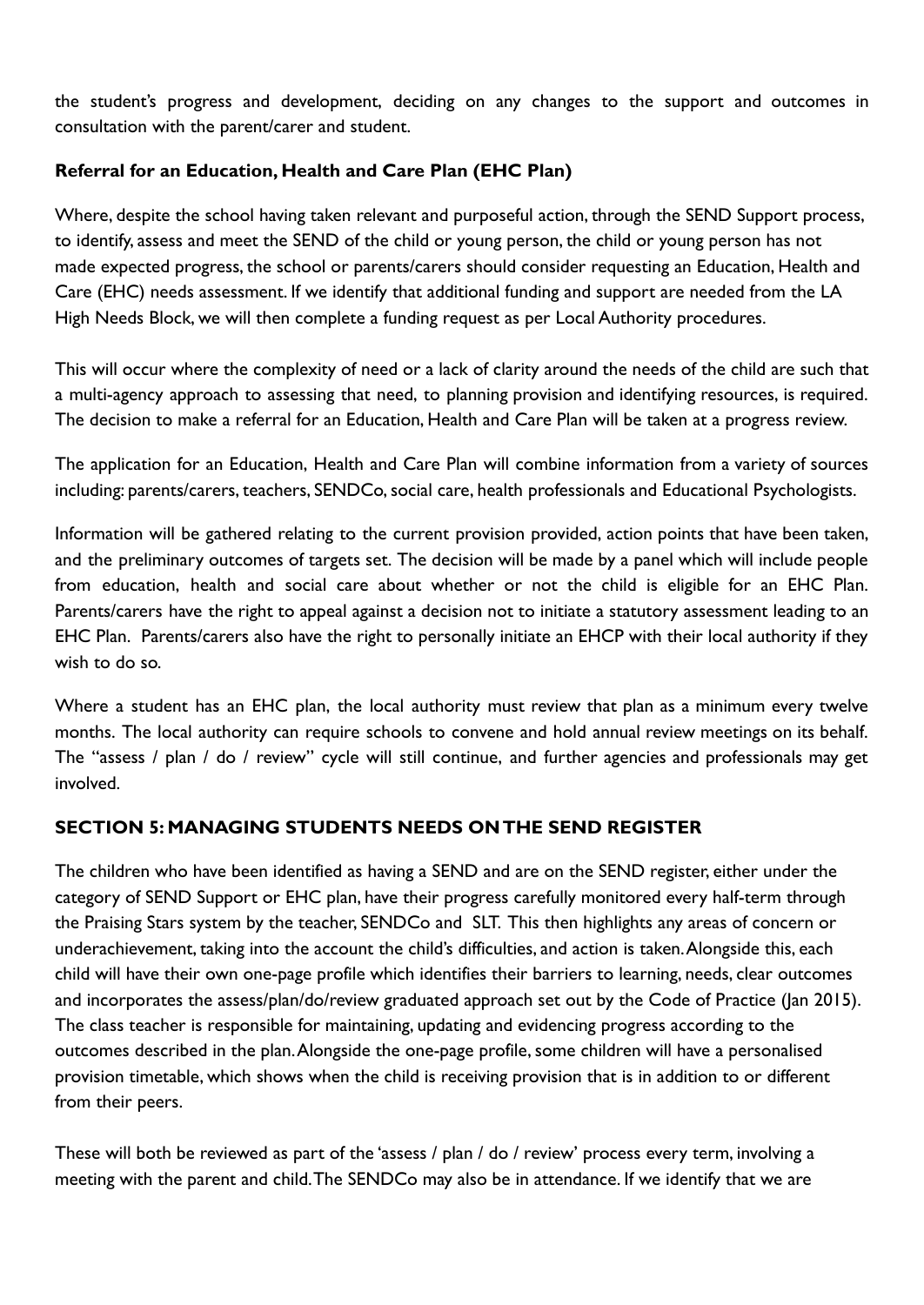unable to fully meet the needs of a student through our own provision arrangements, we can then refer to external agencies and professionals.

Students and parents/carers involved at every part of the process, their considerations and views will be taken into account and termly review meetings will be arranged. The teacher, parent and student will be fully aware of their role in meeting the outcomes and helping the child overcome their barriers to learning.

# **SECTION 6: CRITERIA FOR EXITING THE SEND REGISTER**

The SEND register is a flexible register. If children, when having received appropriate identified support, begin to make good progress and close the gap with their peers, can, in consultation with parents/carers, come off the SEND register. If the child's needs are being managed successfully within the classroom with no different from or additional to support then the child no longer needs to be classed a SEND Support.

# **SECTION 7: SUPPORTING STUDENTS AND FAMILIES**

## **STUDENTS FIRST – The voice of the child.**

All students should be involved in making decisions where possible right from the start of their education. The ways in which children are encouraged to participate should reflect the child's evolving maturity. Participation in education is a process that will necessitate all children being given the opportunity to make choices and to understand that their views matter. Confident young people, who know that their opinions will be valued and who can practice making choices, will feel safe, secure and supported throughout their educational experience.

At Outwood Grange Academies Trust, we encourage students to participate in learning by:

- regular target setting in line with Academy policy
- participation in the Annual Review of EHC Plans
- participation in transition planning
- being involved in decision making
- Student Voice activities

The schools SEND Information Report and the Local Authority Local Offer is available on our website for parents/carers to access. Schools have links with other agencies which support the family and their children. Admission arrangements can be found in the Local Authority Admissions Policy.

A transition process takes place for those children moving into school, moving between classes and into secondary school and into Post 16 education. Arrangements are made for all children but additional arrangements are put in place for those children who have Special Educational Provision, these are adapted to the needs of the child. The LA has a parent partnership service called SENDIASS (Special Education Needs Disabilities, information advice and support services) for the parents/carers of any child with SEND that provides advice and information about matters relating to those special educational needs and disabilities. Refer to the Local Authority's Local Offer information on their website for full information on Parent Partnership Services.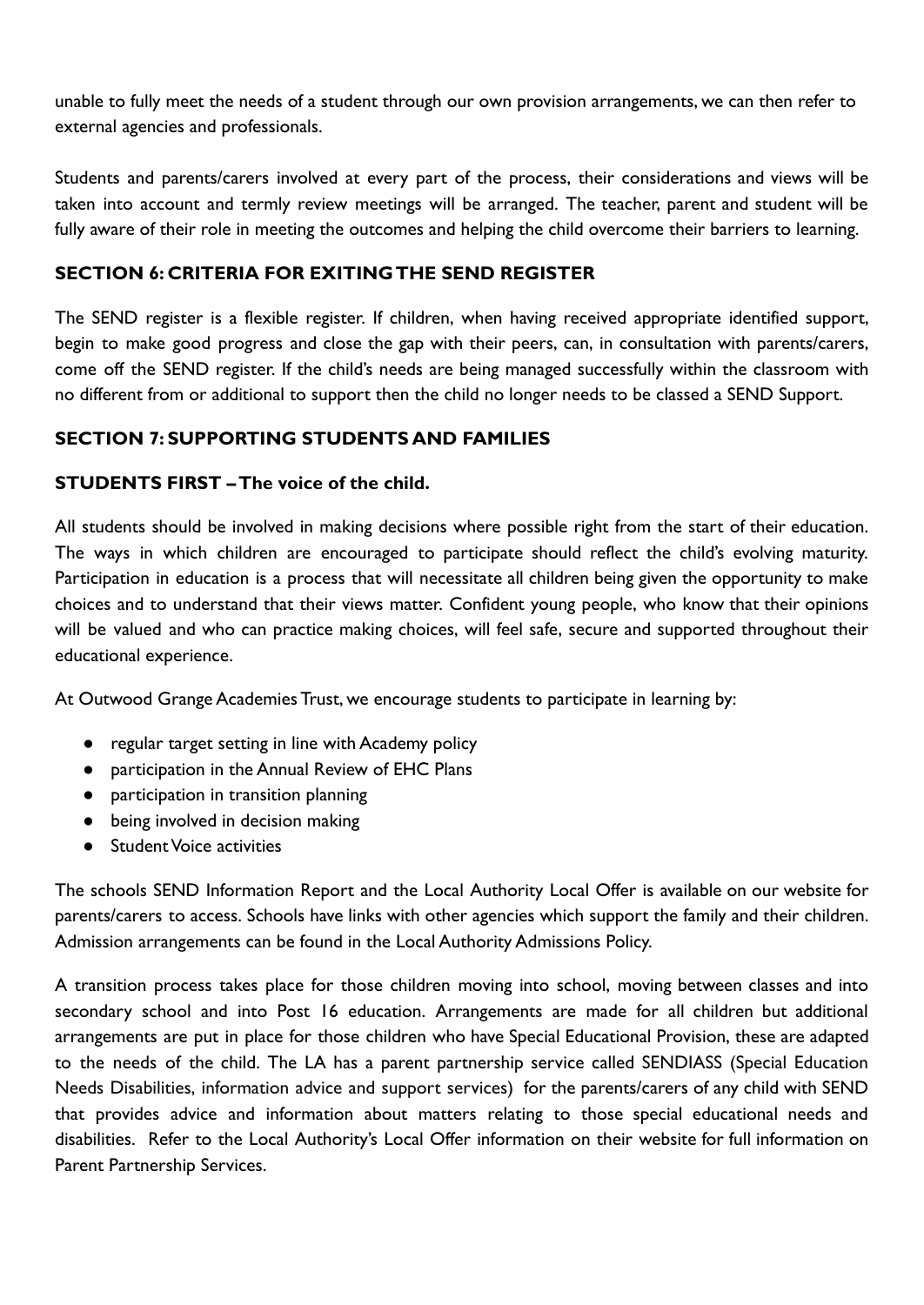# **SECTION 8: SUPPORTING STUDENTS AT SCHOOL WITH MEDICAL CONDITIONS**

The school recognises that students at school with medical conditions should be properly supported so that they have full access to education, including school trips and physical education. Some children with medical conditions may be disabled and where this is the case the school will comply with its duties under the Equality Act 2010.

Some may also have special educational needs (SEND) and may have a statement or an Education, Health and Care (EHC) plan which brings together health and social care needs, as well as their special educational provision and the SEND Code of Practice (Jan 2015) is followed.

Specific personalised arrangements are put in place in school to support students with medical conditions.

# **SECTION 9: MONITORING AND EVALUATION OF SEND**

We regularly and carefully monitor and evaluate the quality of provision we offer all students. The school reports the evaluations of all provisions to the Academy Council Representatives and the SEND Representative. These evaluation and monitoring arrangements promote an active process of continual review and improvement of provision for all students.

The Academy Council Representative with responsibility for SEND is Alison Barnes.

## **SECTION 10:TRAINING AND RESOURCES**

SEND support and interventions are funded through the schools SEND budget. The impact of these interventions and support is carefully monitored.

Training needs of staff identified and planned from half-termly progress meetings and bi-annual performance management meetings.

In order to maintain and develop the quality of teaching and provision to respond to the strengths and needs of all students, all staff are encouraged to undertake training and development.

All teachers and support staff undertake induction on taking up a post and this includes a meeting with the SENDCo to explain the systems and structures in place around the school's SEND provision and practice and to discuss the needs of individual students.

The SENDCo is appropriately qualified and receives additional training to recognise the difference between an unmet need and poor behaviour. Poor behaviour is never ignored and is regularly monitored to ensure unmet needs are addressed. The SENDCo will cascade necessary training and/or arrange for external professional training to deliver to academy staff where necessary.

The Academy SENDCo regularly attends SENDCo network meetings in order to keep up to date with local and national updates in SEND.

# **SECTION 11: COMPLAINTS PROCEDURE**

The Academy complaints procedure is in line with the policy of Outwood Grange Academies Trust.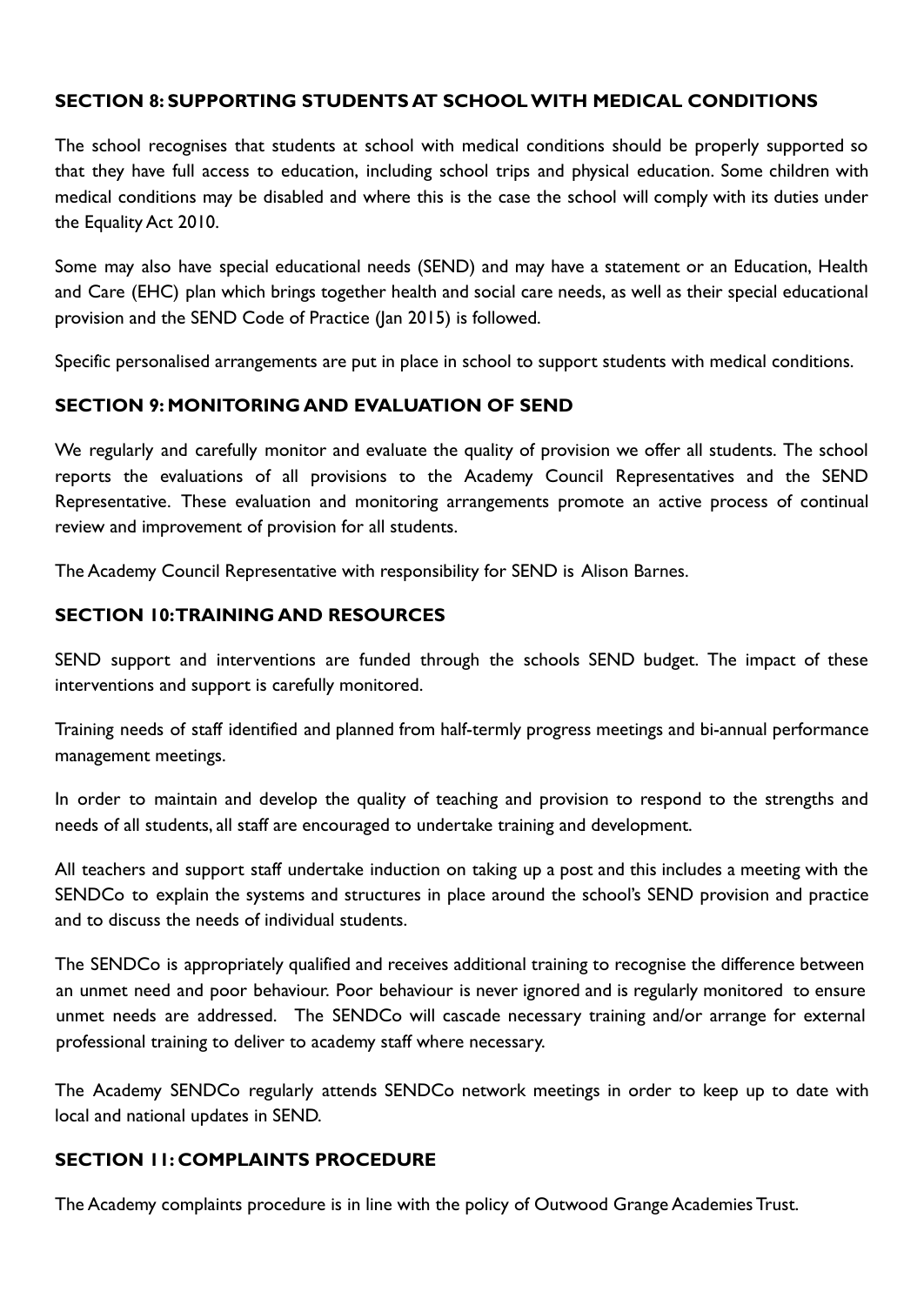If a parent or carer has any concerns or complaints regarding the care or welfare of their child, after having spoken to the SENDCo or Learning Managers, they can then request a further appointment with a member of the SLT, who will be able to advise on formal procedures for complaint.

# **SECTION 12: REVIEWING THE POLICY**

Our SEND policy will be reviewed annually in line with the accessibility plan, bullying and safeguarding policies.

## **COVID-19 ADDENDUM:**

This addendum is for use during the arrangements for education of SEND students.

It is to be used in conjunction with, and read alongside, the current SEND policy and other closely associated policies e.g. safeguarding (DfE Covid-19 [Guidance\)](https://www.gov.uk/government/publications/covid-19-safeguarding-in-schools-colleges-and-other-providers), managing medication in education, behaviour management and anti-bullying.

The addendum will be used alongside all government guidance for schools returning to full opening and may change should this guidance change. Changes may also occur where the Local Authority requests schools follow their recommended Covid-19 safety measures due to an increase in community Covid-19 numbers.

Aims:

- 1. To provide a safe learning environment for students and staff during the Covid-19 pandemic
- 2. To help students to understand the importance of keeping themselves, their peers and their families safe
- 3. To provide an environment for students where they understand the covid rules and staff explain new routines explicitly

All students will receive a 'safety briefing' at the beginning of the academic year, and may receive further briefings periodically as appropriate. This will include rules around social distancing; hygiene routines; toilet visits; social times and lunch (where applicable); movement around the Academy; use and sharing of equipment; good conduct. There will also be posters and display boards around the academy which will reinforce the key messages and expectations regarding safety.

The Academy will work in line with DfE guidance, supplemented by its own robust policies and risk assessment.

- Encouraging regular hand-washing more often
- Reminders to avoid touching your eyes, nose, and mouth with unwashed hands
- Reminders to cover your cough or sneeze with a tissue, then throw the tissue in a bin and wash your hands
- Surfaces and equipment cleaned and disinfected frequently
- Reminding children to comply with social distancing where possible and appropriate
- Year groups will be kept as separately as possible
- Parents discouraged from gathering at Academy gates; as far as possible, communication with parents and other stakeholders will be undertaken by telephone or other means to minimise any visitors on the Academy site; parents should be clear about their child's current health before coming onto site.

## Website link on **how to wear and remove face coverings:**